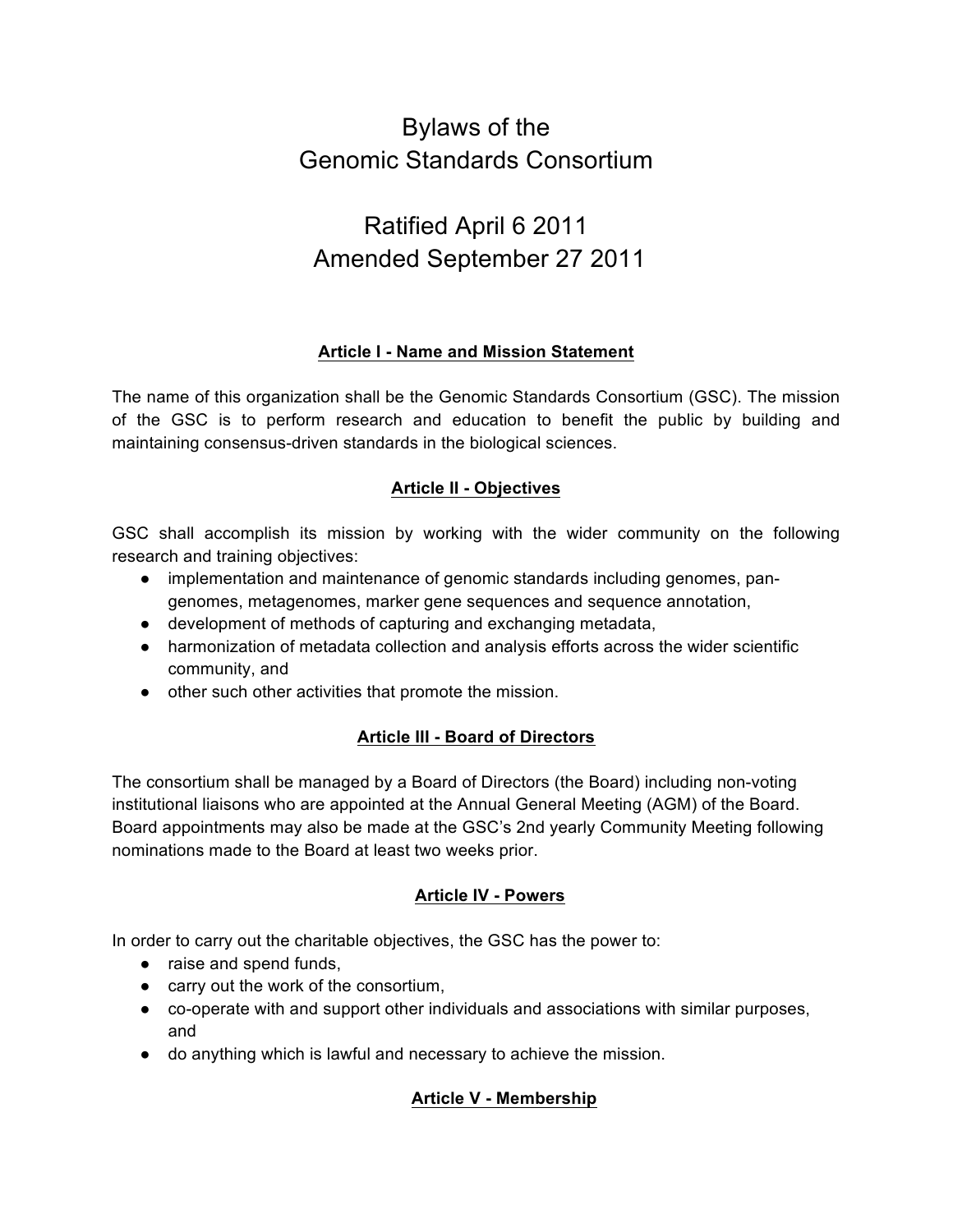At present, the GSC shall have no voting membership.

# **Article VI - Governance**

# Board

The Board shall be comprised of scientists who work in the fields of genomics, standards or bioinformatics, or related fields, and are actively involved in (ideally leading) at least one GSC working group, attending GSC board meetings on a regular basis, are aged 19 or over, and support the purposes of the consortium in general. Board members should also be ready to adopt GSC recommended standards and promote GSC efforts within the wider community.

The Board has the responsibilities of implementing the goals of the GSC. The Board can create committees and delegate specific responsibilities to them. The Board is also responsible for assuring an equitable representation on the Board and in committees, as far as is possible, of different geographical regions and areas of expertise. The Board may make such additional rules as it deems necessary for the efficient administration of the Board and of the GSC. These Rules shall be in effect after acceptance by the Board with a simple majority. The Board appoints the Officers and Committees necessary to organize the activities of the GSC. The Board also has the responsibility to administer the GSC finances.

# Number of Directors

The number of Board members shall be not less than ten nor more than twenty-five, with the exact authorized number of Board members to be fixed from time to time by resolution of the Board of Directors.

## **Offices**

The Board may establish such offices as it deems helpful. At a minimum there shall be a Chairman, a Treasurer and a Secretary of the Board.

# Term of Service and Appointments

Board Directors and Officers shall be appointed annually by a majority vote as stipulated in Article III. Board Directors and Officers shall serve one year terms or until their successors are appointed whichever comes first. Officers are *de facto* members of the Board.

# Duties of Officers

# Chairman

The Chairman shall have executive supervision over the activities and meetings of the GSC within the scope provided by these Bylaws. The Chairman shall report annually on the activities of the Consortium.

## **Secretary**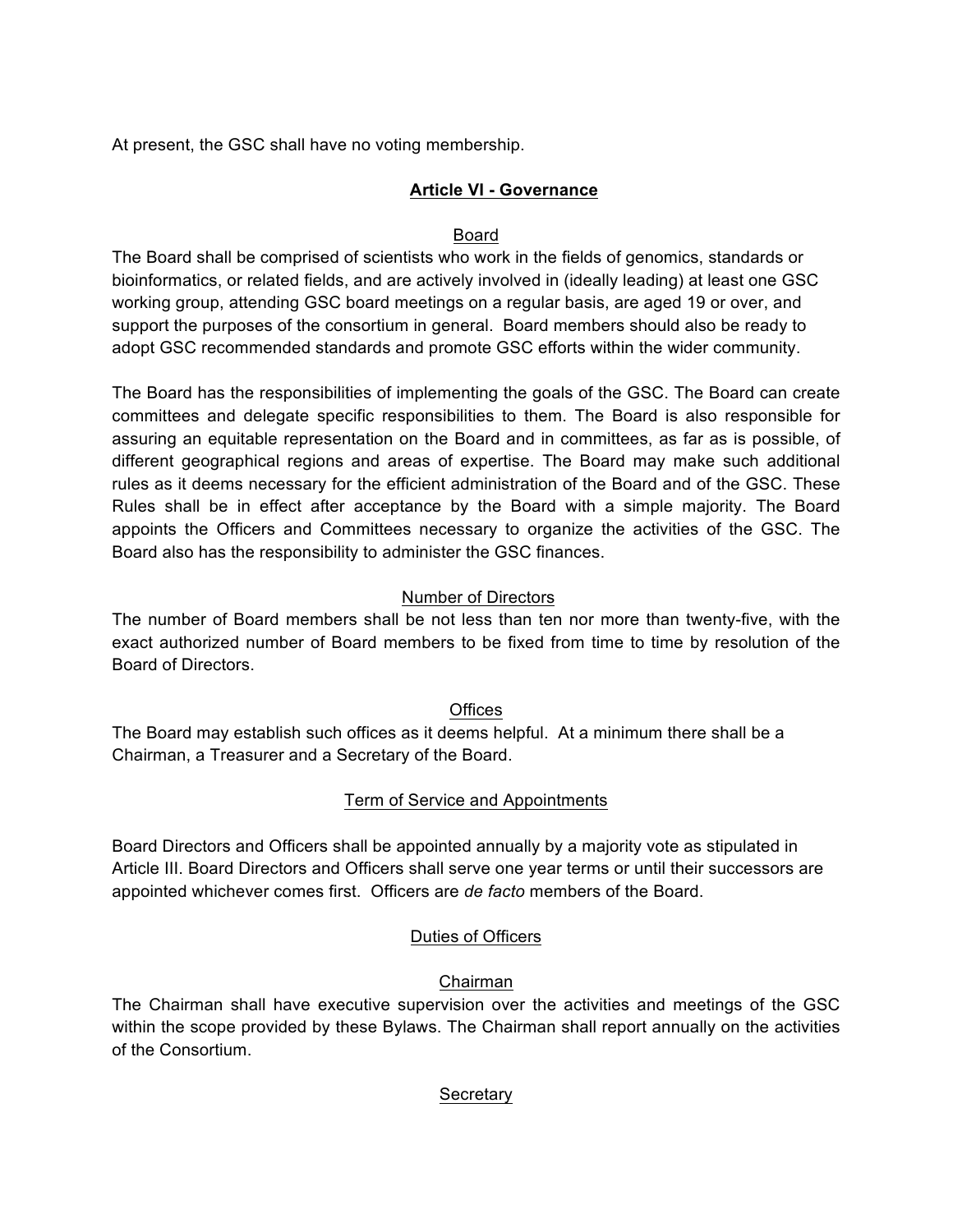The Secretary shall keep the minutes of the meetings of the GSC and deposit meeting minutes in the GSC document archive. In the event that a meeting is called but no quorum is reached, the Secretary shall record any informal discussion that takes place at that time and place a copy of the discussion in the records. The Secretary shall also keep a register of the Directors and of the members of the GSC community including their email contact information.

#### Treasurer

The Treasurer shall be responsible for the safekeeping of Consortium funds, for maintaining adequate financial records and for depositing all monies with a fiscal sponsor or, if no sponsor is approved, then with a reliable banking company in the name of the GSC. The Treasurer is responsible for informing the Finance Committee and the Board of upcoming expenses and expenditures in a proactive way and seeking appropriate approval. The Treasurer shall render an annual report based on the calendar year. The Treasurer is responsible for providing the annual and monthly reports to the Board of Directors by email and for depositing the reports in the GSC document archive. The Treasurer, or if the Treasurer is unavailable the Deputy Treasurers, if any, shall have signatory authority to sign financial instruments on behalf of the GSC.

## Compensation

No Director shall receive compensation from the GSC for services performed as a Director but may be reimbursed for expenses undertaken on behalf of the GSC and for other services performed for the consortium. The undertaking of such expenses or performance must be authorized in advance by the Finance Committee, if any, and by the Board if no Finance Committee exists.

## Resignation

Resignations shall be effective upon receipt in writing by the Chairman of the Board (if any), the Secretary, or the Board, unless a later effective date is specified in the resignation.

## Removal

Any Director may be removed at any time by the affirmative vote of a majority of the entire Board then in office with at least 14 days notice of such proposed action. The Director has the right to be heard by the Board before the decision is made.

#### Vacancies

A vacancy in any office for any reason shall be filled in the same manner as these Bylaws provide for appointment to that office.

## **Article VII - Meetings**

#### Rules

The rules contained in the current edition of *Robert's Rules of Order Newly Revised* shall govern all Board meetings in all cases to which they are applicable and in which they are not inconsistent with these Bylaws and any special rules of order the GSC may adopt.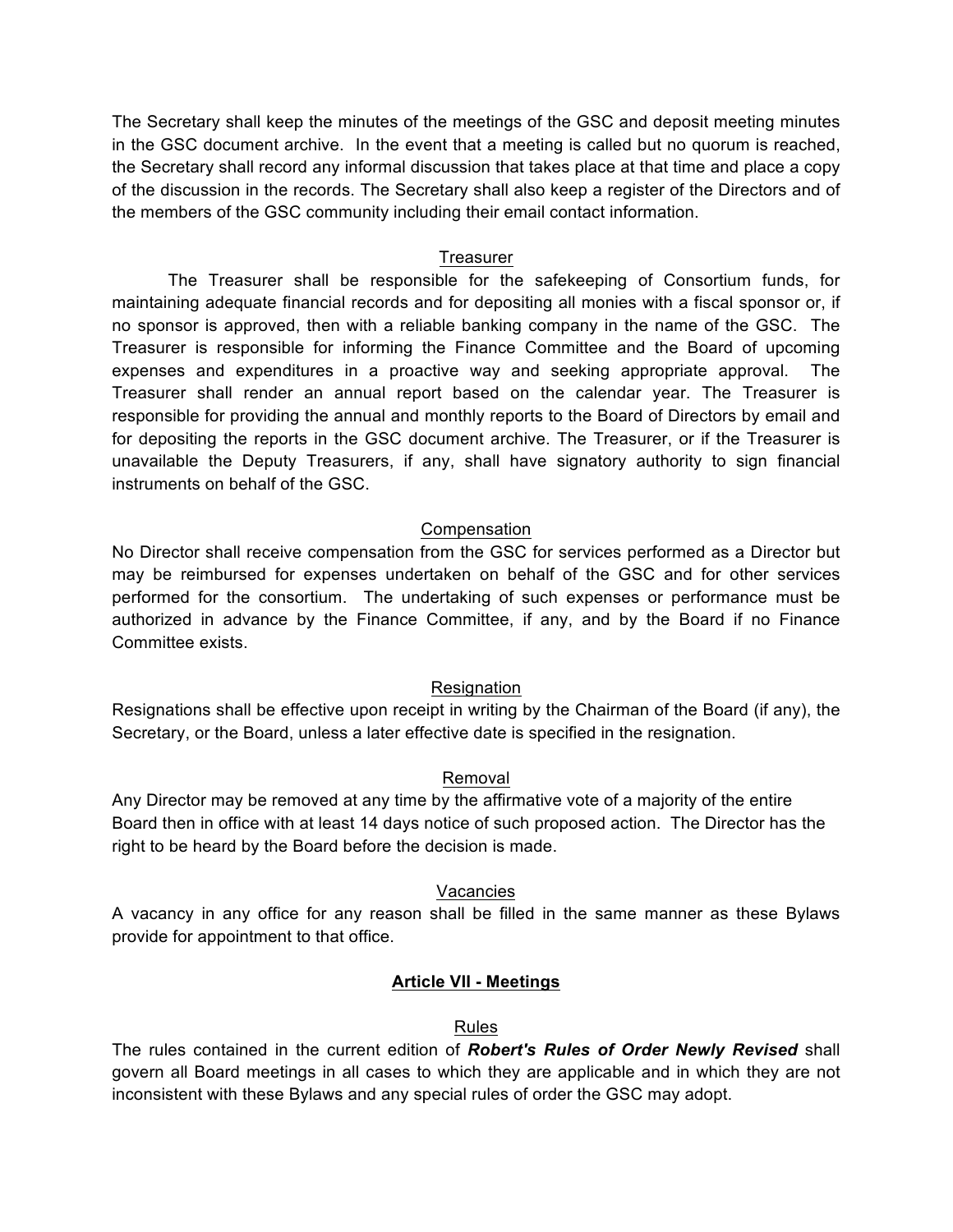# Notice of Meetings

The Chairman or Secretary shall announce the meeting dates, call-in information and/or locations to the Board members at least 7 days in advance and shall distribute the meeting agenda in advance.

# Quorum

A quorum of one-third, but no less than seven of the Directors currently in office shall be required to conduct any meeting of the Board.

# Electronic Communication

Any notice or communication regarding Board meetings and actions may be sent via email or other written electronic communication. Any meeting may be conducted by telephone or other electronic means so long as all Directors present can hear and be heard by all others.

# Board Meetings

Board meetings will be held the first Thursday of each Month unless the Board shall determine otherwise. In addition, the Board of Directors shall hold an Annual Board Meeting (at least once a year), preferably in person and in conjunction with a GSC community event. The Chairman shall chair all meetings of the Board. In the event that the Chairman is not available the Chairman shall designate another Director to chair the meeting.

If a Director has a conflict of interest he/she must declare it and leave the meeting while this matter is being discussed or decided.

# Special Meetings

Special meetings of the Board may be called at any time by the Chairman or at the request of a majority of the Directors. Normal rules of conduct apply as for all Board meetings. The only business transacted at a Special Meeting shall be the specific purpose for which the meeting was called. At least 7 days notice of any Special Meeting shall be given by email to all Directors.

## Community Meetings

The Board may convene conferences and events for the larger community of GSC supporters ("the Community"). Community events shall be held each year and hosted/organized by a GSC Board member, working with local hosts, with an effort to locate meetings in the various locations around the world as determined by the Board. Meetings will have an organizing Committee of at least six members from different institutions and will adhere to the GSC workshop planning checklist document. At least one Community event shall be held in conjunction with the Annual Board Meeting at which event the Board shall deliver to the Community written annual reports from the Chair, Secretary and Treasurer, including a financial report and any other business deemed necessary by the Board.

Voting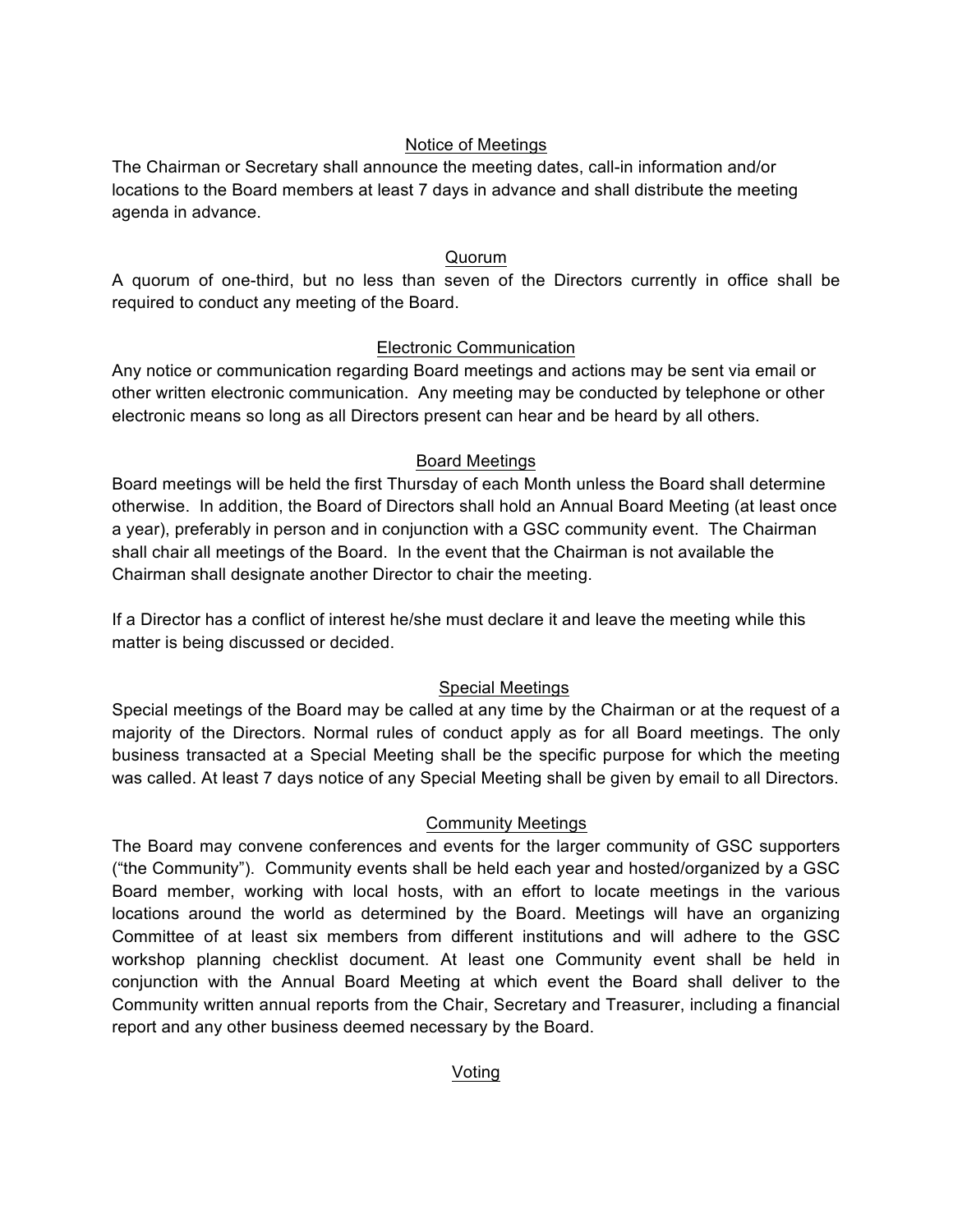Directors shall have the right to vote in person or by a proxy at all Board meetings. Each Director shall have one vote. The act of a majority of the Directors present at a meeting at which a quorum is present shall be the act of the Board of Directors. In the event of a tie, the Chairman shall have an additional vote to break said tie. A meeting at which a quorum is initially present may continue to transact business notwithstanding the withdrawal of directors, if any action taken is approved by at least a majority of the required quorum for such meeting.

### Proxy

Any member may be represented at any regular or special meeting of the members by a duly appointed proxy who is another Director. Any such proxy shall be dated and limited to the specific meeting for which it was issued or the adjournment thereof and shall be filed with the secretary of the meeting or given orally or electronically at the meeting.

# **Article VIII - Changes in the Bylaws**

The Bylaws may be amended or repealed in whole or in part. Proposed amendments to these Bylaws shall be submitted in writing to the Directors at least two weeks in advance of any Board meeting at which they will be considered for adoption. The vote of a majority of the Directors then in office shall be required to adopt a Bylaw amendment.

# **Article IX- Committees**

## GSC Advisory Boards

The Board may establish and appoint members to Advisory Boards to help inform and guide the Board in fulfilling the mission of the GSC. The members of Advisory Boards will not consist of Board members, but include previous Board members or non Board members and may be appointed as the Board determines. GSC Advisory Boards may not exercise the authority of the Board to make decisions on behalf of the GSC, but shall be restricted to making recommendations to the Board.

## Board Committees

The Board of Directors may, by resolution adopted by a majority of the Directors then in office, create any number of Board Committees, each con-sisting of two or more Board Directors (and only Directors) to serve at the pleasure of the Board. Appointments to and removal from any Board Committee shall be by a majority vote of the directors then in office. Board Committees may be given authority by the Board to act on matters within the charter of the Committee.

The Finance Committee, as a Board Committee, shall be responsible for oversight of the GSC's financial activities including budget and financial planning, reporting, internal controls and accountability practices, audits, investments, development and fundraising. The Committee shall monitor the activities of the Treasurer.

## GSC Committees

The Board may establish one or more Committees to advise the Board. The members of any GSC Committee may consist of Board members, previous Board members or non Board